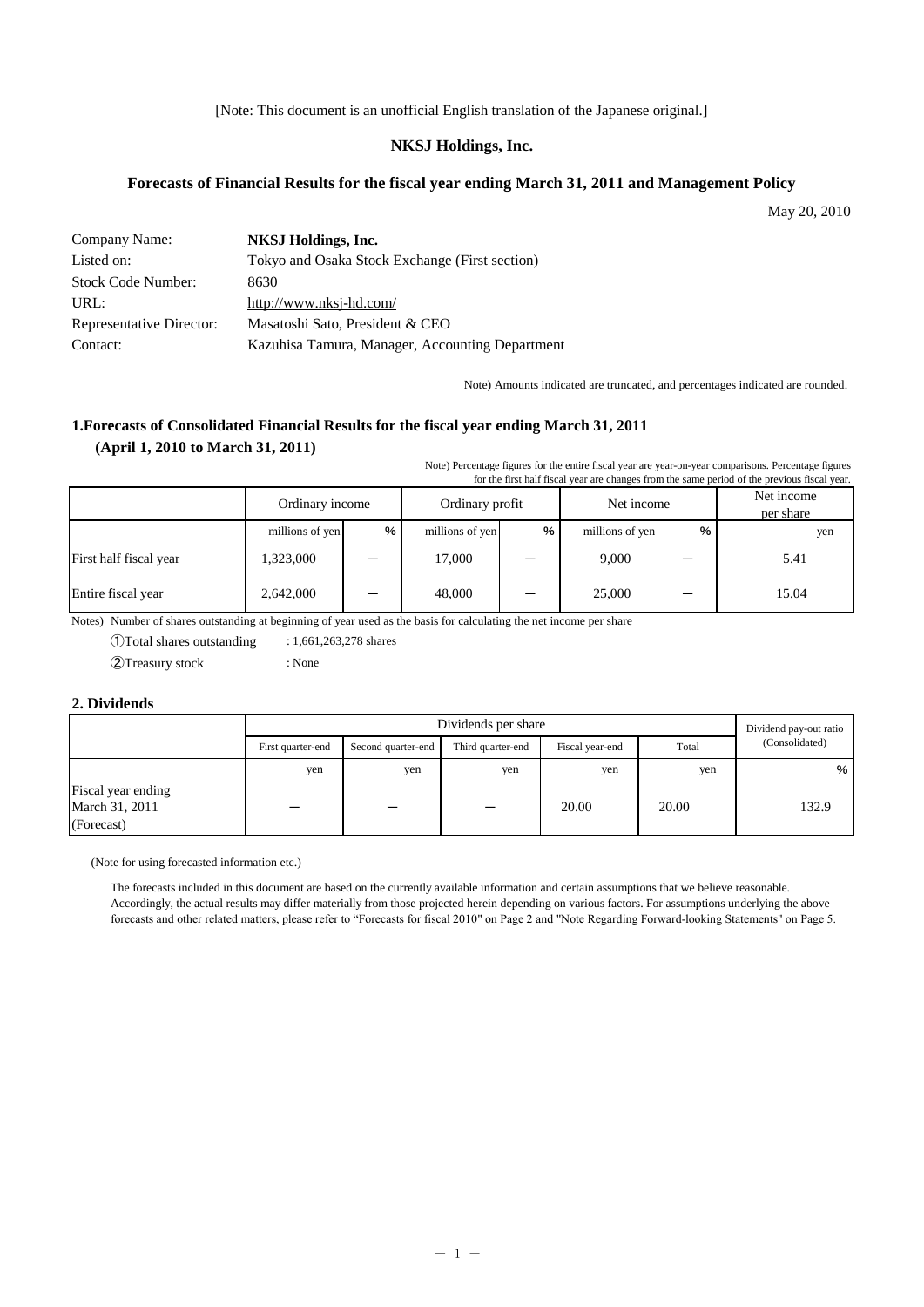### Policy on shareholder returns and fiscal 2010 dividend

While maintaining financial soundness and boosting capital efficiency through investment in growth businesses, we aim to return profits to shareholders primarily by paying a stable dividend supplemented by stock buybacks where warranted by our level of capital. We target a total payout ratio\* of 50%, such that total shareholder returns amount to 50% of adjusted profit (excluding any increase in embedded value).

Based on our current earnings forecasts for the year ending March 31, 2011 (fiscal 2010), we are planning to pay a dividend of 20 yen per share.

Our articles of incorporation allow us to pay an interim dividend in accord with Article 454, Section 5 of the Companies Act should our board of directors agree to do so, but we currently plan to pay only a single annual dividend.

\*Total payout ratio = (total dividend + total stock buybacks) / adjusted profit (excluding increase in embedded value of life insurance subsidiaries)

#### **Forecasts for fiscal 2010**

We forecast consolidated ordinary income of 2.642 billion ven, consolidated ordinary profit of 48 billion ven, and consolidated net profit of 25 billion yen for the fiscal year ending March 31, 2011 (fiscal 2010). Our assumptions relating to insurance underwriting are based on an extrapolation from past trends, while we have allowed for 38 billion yen in net claims paid due to natural disasters.

Our forecasts relating to asset investment performance assume that market interest rates, exchange rates, and stock prices remain at or near their levels as of end-March 2010.

## **Management policies**

#### (1) Basic management policies

NKSJ Holdings, Inc. was launched on April 1, 2010, to integrate SOMPO JAPAN INSURANCE INC. and NIPPONKOA Insurance Co., Ltd., under a single holding company. NKSJ Group's basic management policies are as follows.

Recognizing its social responsibility and public mission in insurance and financial services, the NKSJ Group pursues sustained growth by executing management strategies for the entire group through operations premised on building highly transparent governance systems and ensuring effective risk management and compliance. (The No.1 group for "growth" and "customers' trust")

- Owe will enhance management efficiency through collaboration in all areas of the NKSJ Group's operations to ensure that the effects of the business integration are realized as soon as possible.
- 20Drawing on the solid financial foundation and human resources provided by the business integration, we will strategically invest resources in growth areas in the aim of bolstering earnings on a group-wide basis and enhancing our corporate value.
- We will endeavor to enhance operations quality in all of our service processes and provide customers with absolute peace of mind and the highest quality services so as to strengthen the trust that customers place in us.
- 4 Utilizing our core business strengths in areas such as the environment, health, and medical care, we will fulfill our corporate social responsibility and help to build a sustainable society through active dialog with stakeholders.
- 50 We will actively undertake human resources exchanges within the group, effectively utilize know-how, and invigorate our workforce to realize a vibrant and open NKSJ Group that grows together with its employees.
- (2) Management targets and medium- to long-term business strategies

The NKSJ Group announced numerical management targets in October 2009. We are currently drafting a more specific plan reflecting our financial results for the year ended March 31, 2010 (fiscal 2009), and other subsequent developments. Details will be announced once finalized.

(3) Issues to be addressed

In fiscal 2010, NKSJ Holdings' inaugural fiscal year, we will be working to make the NKSJ Group No.1 for growth and customers' trust. We aim to achieve sustained growth and boost corporate value by meeting the expectations of customers and society through our domestic non-life and life insurance and our overseas operations and by capitalizing on integrative synergies as rapidly as possible.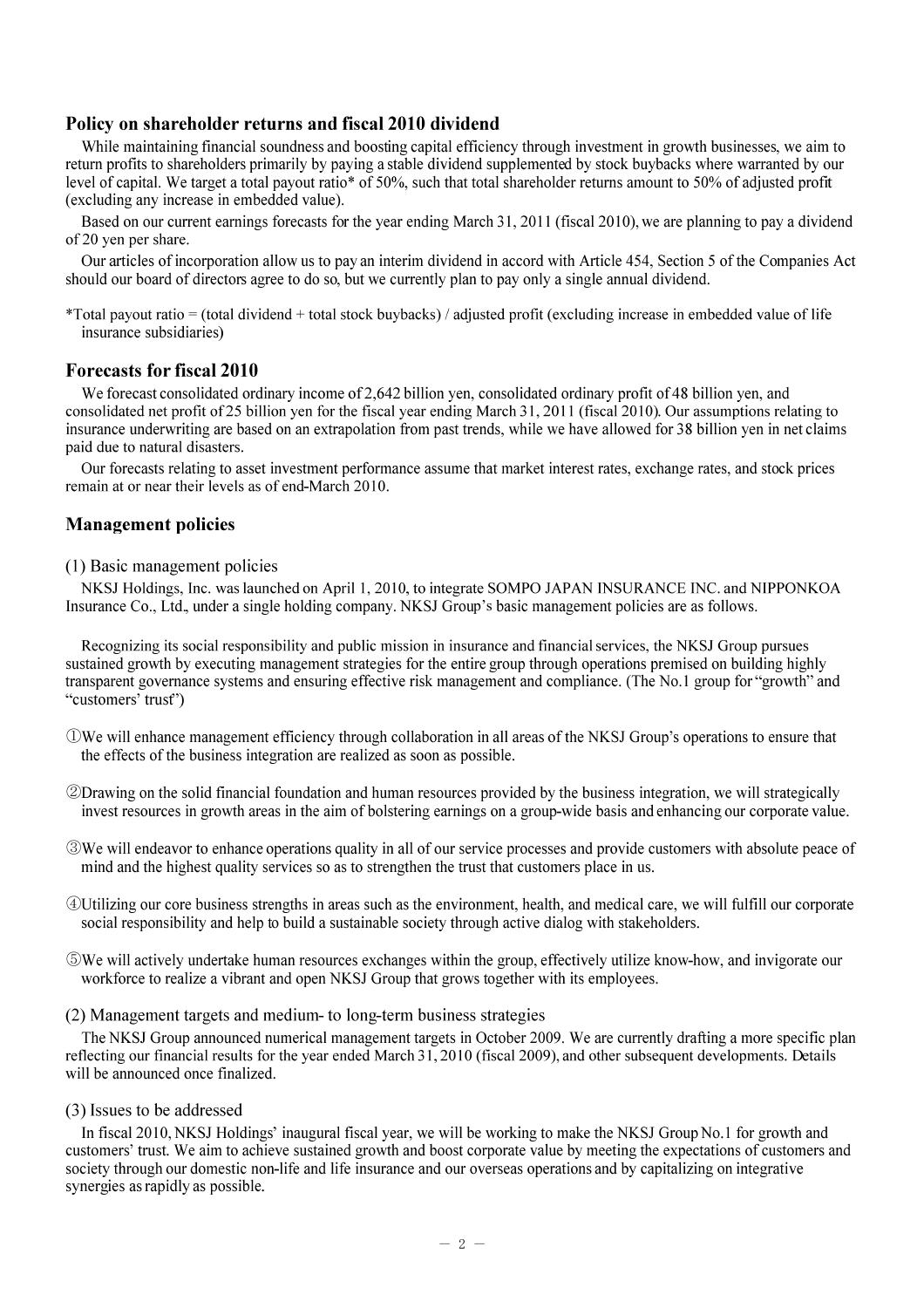

|                            | Billions of yen            |
|----------------------------|----------------------------|
|                            | <b>FY2010 (estimation)</b> |
| <b>Ordinary income</b>     | 2,642.0                    |
| (P&C Net premiums written) | 1,962.0                    |
| (Life insurance premiums)  | 182.0                      |
| <b>Ordinary profit</b>     | 48.0                       |
| <b>Net income</b>          | 25.0                       |
|                            |                            |

| <b>Dividend per share</b> |
|---------------------------|
|---------------------------|

|                                    | <b>Ordinary income</b> | <b>Net income</b> |  |  |  |
|------------------------------------|------------------------|-------------------|--|--|--|
| SJ (consolidated)                  | 34.0                   | 17.0              |  |  |  |
| $\div$                             |                        |                   |  |  |  |
| NK (consolidated)                  | 25.0                   | 15.0              |  |  |  |
|                                    |                        |                   |  |  |  |
| <b>Consolidated</b><br>adjustments | $-11.0$                | $-7.0$            |  |  |  |
| $=$                                |                        |                   |  |  |  |
| <b>NKSJ (consolidated)</b>         | 48.0                   | 25.0              |  |  |  |

| Billions of yen |  |  |
|-----------------|--|--|
|-----------------|--|--|

<Consolidated adjustments> –In establishing NKSJ Holdings, the purchase method was applied to account for the business combination. Main components of the "Consolidated adjustments" at left in NKSJ Holdings' fiscal 2010 consolidated earnings forecasts are adjustments associated with use of the purchase method. –Goodwill is currently being calculated. We do

not currently envisage it being a large amount. Our results forecasts therefore do not include any goodwill amortization.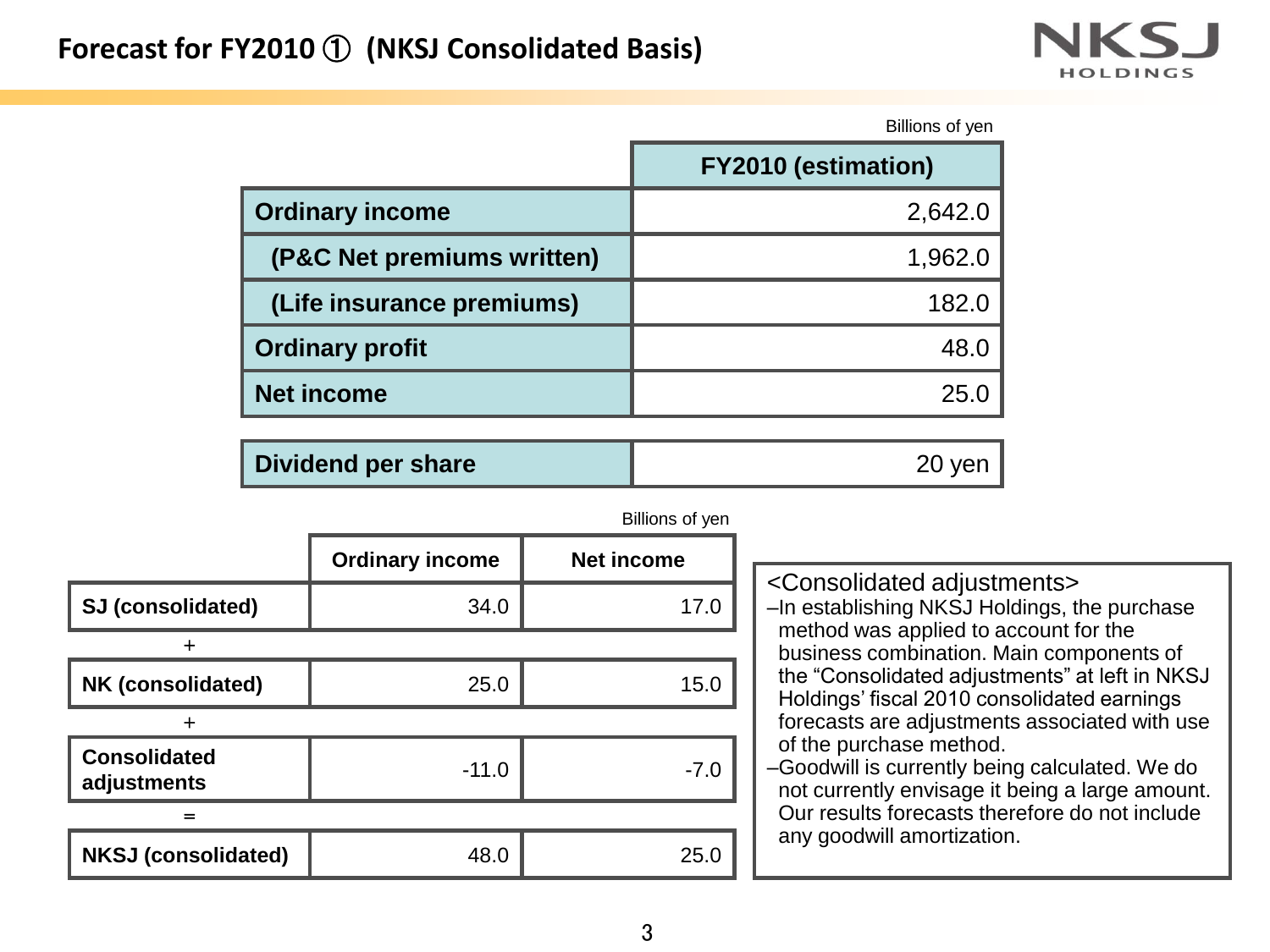# **Forecast for FY2010** ② **(Two Major P&C Insurers, Non-consolidated basis)**



Billions of yen

|                             |                                            | <b>Sompo Japan</b> |                  |               |  |                  | <b>Nipponkoa</b> |          |
|-----------------------------|--------------------------------------------|--------------------|------------------|---------------|--|------------------|------------------|----------|
|                             |                                            | <b>FY2009(A)</b>   | <b>FY2010(E)</b> | <b>Change</b> |  | <b>FY2009(A)</b> | <b>FY2010(E)</b> | Change   |
| <b>Net premiums written</b> |                                            | 1,258.8            | 1,268.0          | $+9.1$        |  | 633.3            | 635.0            | $+1.6$   |
|                             | (excl. CALI)                               | 1,094.1            | 1,104.5          | $+10.3$       |  | 559.1            | 560.1            | $+1.0$   |
|                             | <b>Loss ratio</b>                          | 73.9%              | 72.9%            | $-0.9pt$      |  | 69.4%            | 67.5%            | $-1.9pt$ |
|                             | (excl. financial guarantee *<br>$1$ CALI)  | 63.9%              | 64.0%            | $+0.1$ pt     |  | 65.0%            | 62.8%            | $-2.2pt$ |
| <b>Expense ratio</b>        |                                            | 34.1%              | 33.1%            | $-0.9pt$      |  | 35.8%            | 35.6%            | $-0.2pt$ |
|                             | (excl. CALI)                               | 35.2%              | 34.2%            | $-1.0pt$      |  | 37.3%            | 37.1%            | $-0.2pt$ |
|                             | <b>Combined ratio</b>                      | 107.9%             | 106.1%           | $-1.9pt$      |  | 105.2%           | 103.2%           | $-2.0pt$ |
|                             | (excl. financial guarantee*<br>$1$ / CALI) | 99.1%              | 98.3%            | $-0.9pt$      |  | 102.2%           | 99.9%            | $-2.3pt$ |
|                             | <b>Underwriting profit</b>                 | $-2.5$             | $-14.0$          | $-11.4$       |  | 2.2              | $-2.0$           | $-4.2$   |
|                             | <b>Investment profit</b>                   | 65.2               | 59.0             | $-6.2$        |  | 31.2             | 32.0             | $+0.8$   |
| <b>Ordinary profit</b>      |                                            | 50.3               | 31.5             | $-18.8$       |  | 29.3             | 25.0             | $-4.3$   |
|                             | <b>Net income</b>                          | 42.7               | 17.0             | $-25.7$       |  | 13.1             | 15.0             | $+1.8$   |

\* "Excl. financial guarantee" excludes only financial guarantee related losses, and does not exclude premiums or loss adjustments, claims expenses.